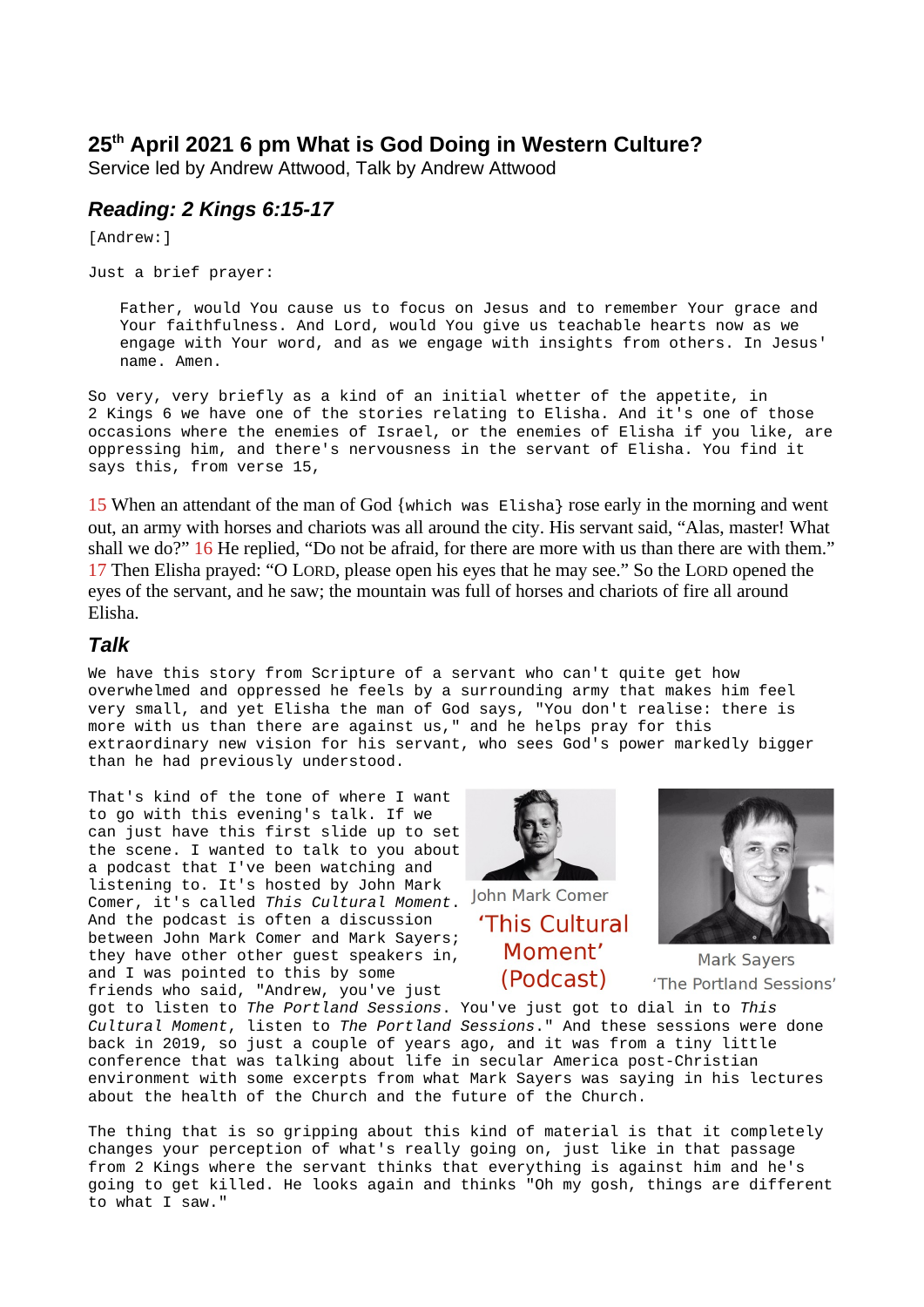Let me see if I can set the scene. Mark Sayers is a guy who for the last 20 years was kind of on the cutting edge of Cool Church. He was pressing into all kinds of different ways of doing Church. Kind of like Church that was very youth-relevant, different styles, different forms, all at a time in Australia (because that's where he comes from) when young people seem to be increasingly disinterested in inherited traditional Christian faith. He was trying everything in the book, he was a creative guy, he was wooing them with all kinds of different means of getting them through the doors to enjoy stuff. He wasn't just doing cool services, he was doing all kinds of exciting things that didn't even *look* like services. But one of the things that he started to find was the sheer effect of consumer Christianity and radical individualism was making it harder and harder to make actual disciples, particularly out of young people, and Mark Sayers, as a pastor and leader of various churches, was saying to himself and to God, "I can't turn this around! No matter what I do!" Cool Church wasn't working. It was almost as though the enemy wasn't simply pressing in from the outside, it was almost like the enemy was inside the Church.

And he recounts in one of his podcasts, he was standing up when he was talking, as usual, from the front about something. And as he was speaking, a kind of question came into his head, that was, he perceived, from God, and he was reflecting, he'd tried all kinds of styles of church, he'd tried to reach people with all kinds of different things, trying to be desperately relevant. He'd started several church plants with people, and some of those had failed. People were reinventing their faith to be connected and relevant, but some of those people were now beginning to lose their faith because it didn't seem to be founded on anything. And Mark Sayers, he was thinking, "Well, what's the only thing I can do at this time? Is there any kind of merit in making Church at this time in Western history, a kind of little fortress where we all kind of like pull up the drawbridge and look after ourselves while society is changing and moving away from us?" But he started to get this sense that God was speaking and interrupting him at this very moment of his biggest doubts and fears.

He knew that cultural Christianity was burning up, he knew that in the West we were becoming marginalised, he knew that persecution was just beginning to increase a bit. But he had this strong sense in the middle of him doing a talk one time, he had a strong sense of God interrupting him and putting a question to him. It was as though God was saying, "What if, at this particular moment, I want to renew the Western Church – at this particular moment. What if the Church has to get so bad, before it can be turned around?" What if the Church can have the best teaching and the best worship and it's still not working, nothing working, no new structures working, what if, when the Church has gotten to the end of themselves, the end of their resources, it is only then, at this moment, that God decides to intervene, when renewal happens, where the people of God are left with nothing but a prayerful longing for God Himself to come and do something. What if this is that moment in the West?

Now this was a real interruption, because for Mark Sayers, he was feeling very defensive. He was feeling as though he he couldn't make anything happen. He'd pressed every button, pulled every lever to see if he could make a difference, and God was saying, "You're meant to get to the end of yourselves, you now need to move from crisis to thinking that this might be a new opportunity."

Now from that point on, Mark Sayers realised he was going to have to do some research and some historical study, because this felt crazy, it felt like the opposite. It didn't seem to make sense. And yet, one of the things that he says in his podcast is that we have been here before. He talks about different phases over the centuries, where it has looked like the Church was in a crisis, and then something happened to change things around. He talks about 18th century Australia and America where at that time, people thought, like some of them are thinking now, that they were going to have to close church doors for good, in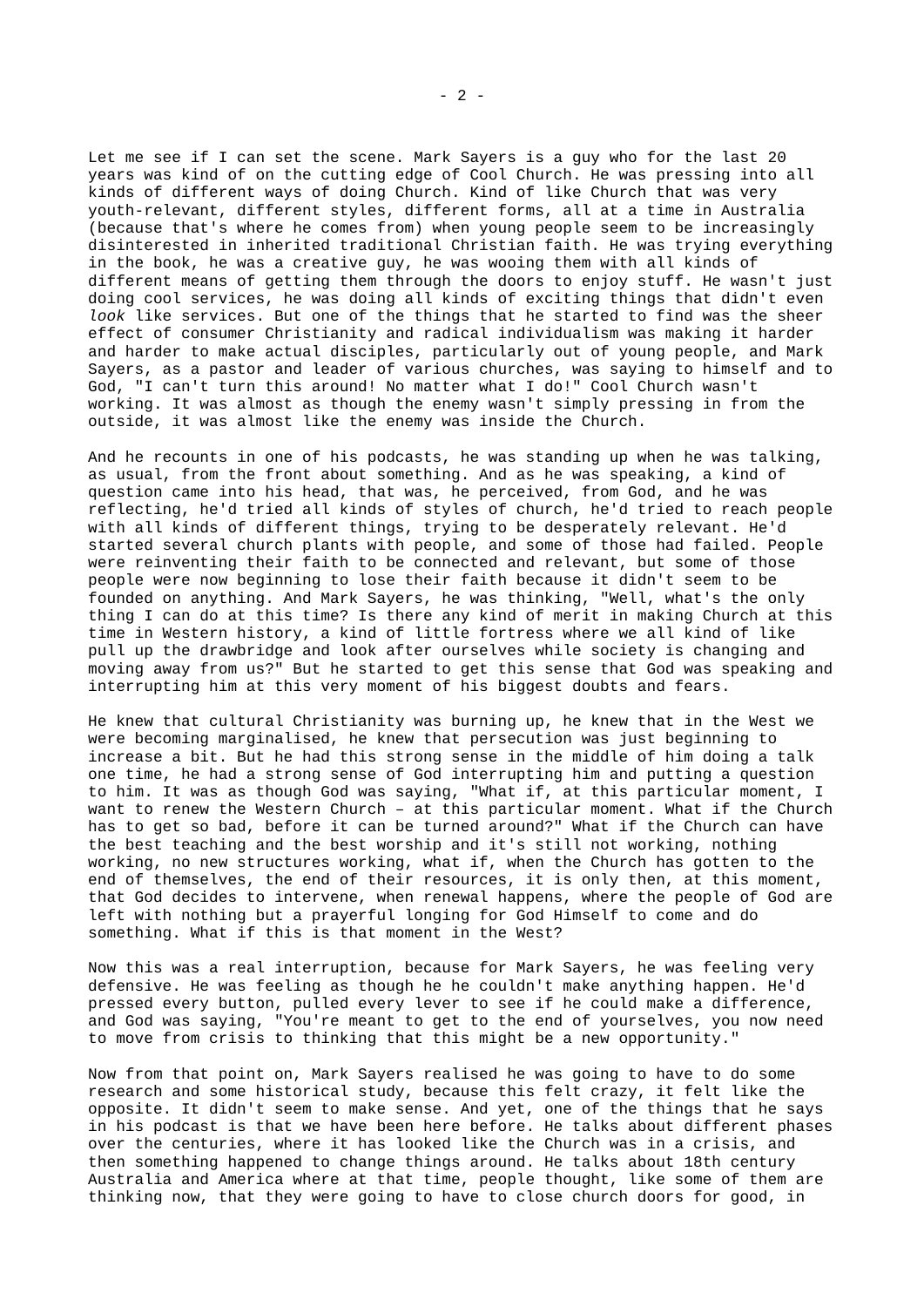the face of the Enlightenment. At that time, the Enlightenment was becoming the new way of thinking, which was, if you like, raising up the significance of human beings instead of God, and there was a sense of not needing God. And at that very time churches were feeling like "We'll never reach the youth, we'll never sustain it, we're the last generation." But what happened in the 18th century, at that very time when things were so bad, all kinds of key figures started to emerge. Some of you may be familiar with the character Charles Simeon, a significant evangelical based in Cambridge. He was writing this (you just get this), he was struggling, Charles Simeon at the time in Cambridge trying to write sermons, and he would be forever distracted and knocked sideways because you know what? Outside of his window, people were rioting and having sex outside his window in Cambridge, in the 18th century, that's what he had to cope with while he was writing sermons; and yet Charles Simeon was somehow launched into a renewal and a season of people coming to faith that is historically amazing.

What else was happening at that time? The Wesleyan revival started to kick off with John and Charles, and then missionaries being sent out from all of that movement that was happening in the UK, that spread all over the world. Jonathan Edwards over in the US, and missionaries going all the way, literally to the ends of the earth, including Australia, and working-class missionaries in the 18th century, with very little training, being sent off on horseback, across the world, even reaching as far as New Zealand, the furthest outreaches of the world. It was like, "How did that happen? Where did that come from?" All of these these occasions were like, unpredictable, but happening just when the Church was on its knees, and at the end of itself.

This idea is a kind of picture that Mark Sayers describes as a sense of when the tide goes out. I don't know how many of you can picture this in your mind: when you're standing on the beach, particularly if it's a kind of a shallow beach that just stretches out when the tide goes out, and you can see miles and miles of sand and you can barely see the waves in the distance, you can barely hear the sea, and it's reached such a point that you think, "Oh my gosh, where's the sea?" And then you start to see in the far distance the churning of waves, and a sign of waves coming back in. Mark Sayers started to review Church history and sensed that there were different occasions where it was as though God was saying, "Get ready, the waves are coming in again." Another kind of image that might help: it's almost like the Church has breathed out as fully as it can, it's expelled itself, and breathed out that it can't go any further, and the only thing that it can do is go [breathe in deeply] and the Spirit comes, and re-animates the Church in a way that hasn't been seen for decades.

Mark Sayers was describing all of this as a way of reframing how we look at our present context in the 21st century. He poses this question to those people who are listening, and I pose it to you this evening. Think about this. When you think of the surrounding culture: secularism, post-Christianity, this pervasive sense of loss of faith, and a negative attitude to faith, the question posed is this: what if secularism and post-Christianity is far weaker than we realise? I'm just going to say that again. What if secularism and post-Christianity is far weaker than we realise? What if the Big Bad Wolf is far weaker? What if it's not just the Church that is in absolute crisis – what if secularism is in absolute crisis?

Here are some examples that something is breaking down in the West, and we know it all, because these are things that we've lived through in recent times. Think back to the divisions in the UK, over Brexit, regardless of your position on it. That was a time of enormous dissent and division in our own country. Think of the rise of Donald Trump in the US, which was a picture of a divided nation, where it was almost split down the middle in terms of people feeling disgruntled and getting behind someone who everybody else thought was entirely inappropriate. These signs are parallels to all kinds of nationalistic division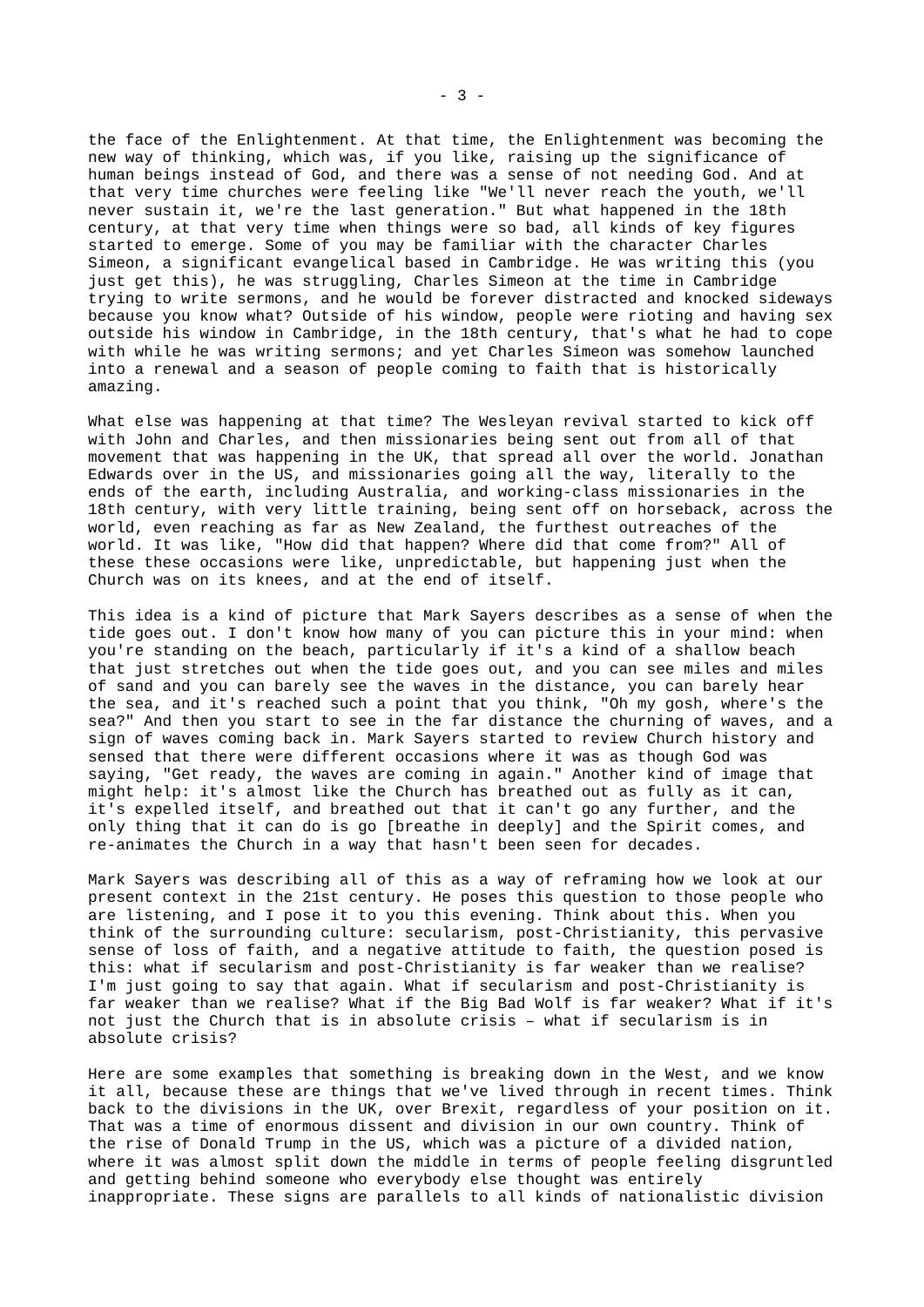that are happening all over the place in the West. People seem to be kind of retreating back into a sense of not joining in with the whole, but pulling back and wanting to be more of their own separate self: division in all kinds of different expressions of that, not a positive picture of a united world heading together in the same direction with a kind of united triumphant plan. No, a fractured West. These are signs that something is wrong with the West, not that something is working with this model of secularism: something isn't going right. That's not usually how Christians look at the world. Most people tend to have a fairly crude idea of how the philosophy of secularism has happened in the West, we kind of think it going a bit like this: "But in the distant past there were lots of people who were Christians, and then gradually after the Enlightenment people started to get a bit kind of individualistic and atheistic and gradually secularism got bigger and bigger and bigger. And now, no one's into the Christian faith." That's just not real. That is not what has really happened. In fact, one of the leading Jewish thinkers of the day has said, "Just when we thought that everyone was getting less religious, there's more religious interest climbing in all directions, including in the West."

One of the things that I'd never heard of before, that Mark Sayers talks about, is why secularism works like it does. It's based on the idea of progress. We talk about progress in the West as a kind of inevitability, a kind of, "We will learn from technology. we will learn from medicine, we will learn... We will triumph over all kinds of obstacles and we will arrive at some kind of Utopia. We will just get better and better and better." Mark Sayers says, ironically, secularism has derived that idea of progress from the Judeo-Christian view of reality. Did you know in other cultures, other ancient cultures from Asia, places like India, before the Christian faith, people tended to see the world and the history of the world as probably a cyclical thing, where it didn't go forward, it just went round and then back again and then back again. In fact even in Grecian times from Plato and Socrates, there was a kind of more pessimistic view that actually, we will probably sort-of like getting worse, and going down to a kind of more primitive understanding of reality. But when the Gospel came through Jesus Christ, that was actually the beginning for the first time in human history of something progressing forwards. How ironic that secularism has taken that idea and chosen to pursue it as a kind of a linear way of making everything better, but without God and in our own strength. This is the myth of the West, the idea of being inherently progressive, heading towards some kind of Utopia. Some people argue that it's almost a kind of religious belief in the West, that we should just naturally progress. And yet here we are, after two world wars, in the 21st century, with all kinds of chaos and strife rising up for the first time in a long time, and the pandemic hasn't helped: people are now beginning to think for the first time in decades, maybe there is no actual guarantee that we're heading anywhere!

Now what is the effect of this? I mean it's not articulated as plainly as that, but you can tell that some people are being thrown into a bit of a crisis. The younger generations, millennials and younger, are starting to think, "Will my future be better than my parents' or worse?" It's almost as though there are moments of doubt creeping in, that the future looks actually shaky rather than better. Of course some people are in denial, and there's a kind of "No, we'll just plough on," but quite a lot of people are beginning to scratch their heads and wondering, "Is there actually a guarantee that things will move forward?" Of course from a political point of view, we hear it every single time there's a general election in our country or in other Western nations. There's a sense of, "We just need to believe this enough, and it will happen. Come on, let's just rally the troops and press on." But those of you who are old enough to see phases come and go, you will realise that that way of thinking just isn't working. But one thing that Mark Sayers reviews when he goes around all the major cities of Europe and even America, he thinks of places like London, Paris and other places, and he's started to take note that all of the famous buildings, the civic buildings in big cities like London are modelled on what?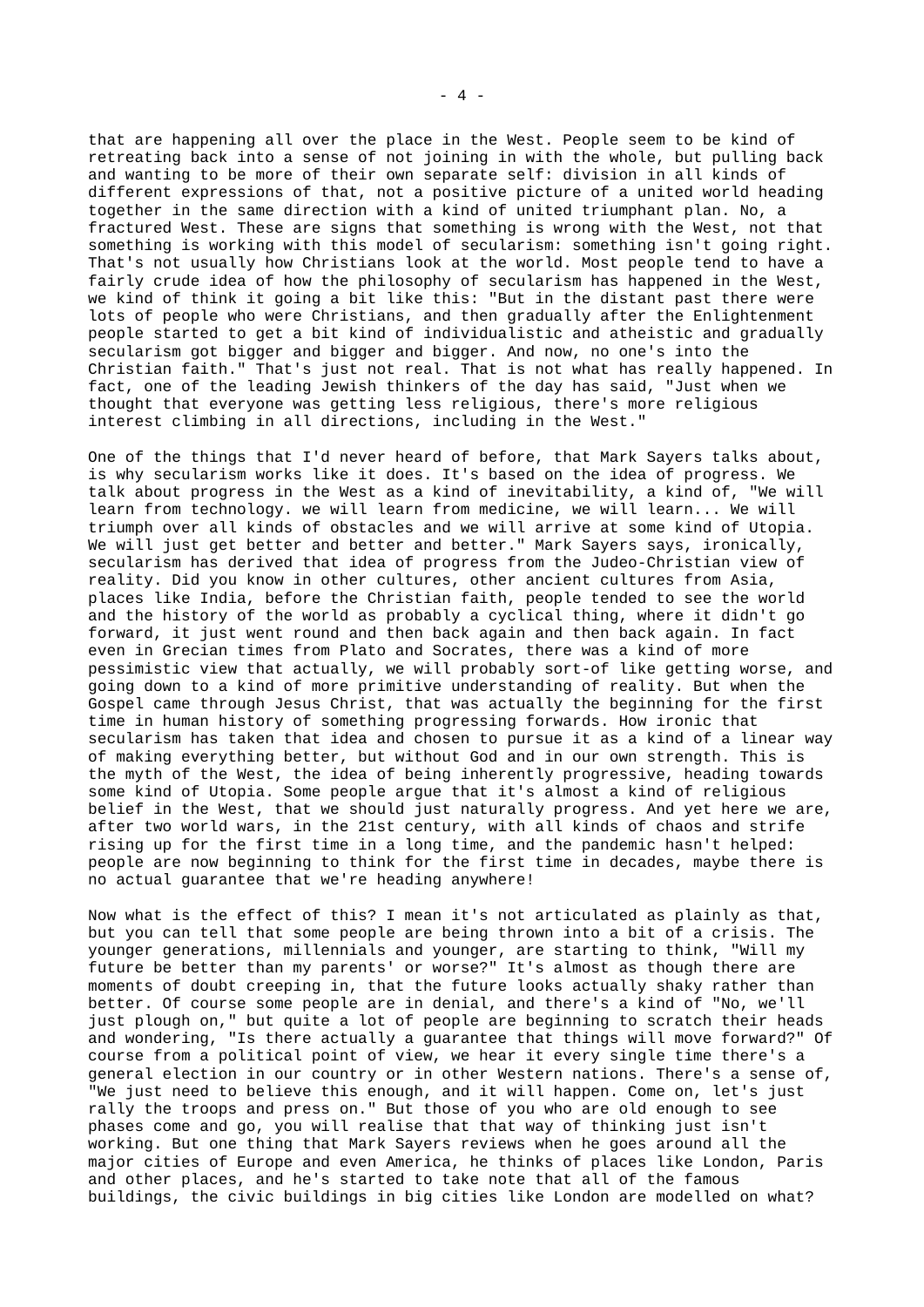They're modelled on Greek and Roman monuments, there's pillars everywhere, you find them in Birmingham don't you, from the Victorian age, and it's almost as though, at periods of time in the West, we have tried to harken back to some kind of golden age, and it's almost like "Come on, just like it was great back then! Let's move forwards." But it's starting to feel like that might be clutching at straws. Maybe there never was a golden age, maybe there is no guarantee of natural progression.

What should the Church be thinking at this time? Well, that's an interesting question. You will know from many times when I've spoken about the role of the Church and the future of the Church, I think quite a lot of change is necessary at this time. But the Church has probably fallen for the same deceit of secularism, because we've been caught up in this culture just like that. There is a sense in which the Church has probably sold itself to the virtues of human effort, all of our energy and all of our striving and "let's just educate everyone and let's just do it professionally, and I'm sure it'll all turn around and I'm sure it'll all work." Maybe the Church has got caught up too, in this myth of progress based not on God but in our own human initiatives and our own human abilities. You see, Mark Sayers has proposed that the secular myth is progress without the presence of God. I'll say that again, the secular myth that drives everything is progress, but without the presence of God. It's almost like post-Christianity wants elements of the Kingdom, equality and fairness and a loving community, but Kingdom without the King. Guess what? This idea is failing, it's failing badly.

Those of you who know anything about how people have felt through the pandemic, those of you who know anything about the new topic of mental health, all the way through the age brackets, and especially in the young, mental health problems are rocketing, skyrocketing, because people are feeling unwell, unhappy, isolated, and with no hope for the future. Let me give you another particular metaphor that Mark Sayers makes reference to. You'll be familiar with the story of Babel in the Old Testament, the Tower of Babel is, I mean it's a potentially real place, maybe a ziggurat that was built at the time, but the idea of Babel is human beings come together to build their own sense of climbing to the stars, if you like, and making it big on their own. And in the account of Babel God intervenes. God intervenes and scatters all the human race, giving them all kinds of different languages so that they cannot unite around something in their own strength. There's a particular phrase that Mark Sayers proposes to do with this moment in history, now in the 21st century, and he says this, "Maybe God is flicking a Babel kill switch." Maybe God is pressing a Babel kill switch (the kill switch is the big switch that turns everything off). Maybe just at the point when the West has been pressing hard to succeed in its own strength and, "Educate, educate, educate – just solve it by our own initiatives," God is going, "No!" Click. How ironic that His presence in the world at the moment in the West may be to dismantle what human beings are trying to do in their own strength. Maybe all of this tumult and chaos and crisis is actually a sign of the presence of God in the West, but His presence dismantling things.

You see, for the Church, *if* the Church is open, *if* people are hungry for God's actual presence for Him to come as King, if God is going to be enthroned as King and His presence is going to be revered by people, He delights to come, He delights to invade, just like at Pentecost, to bring transformation and joy and unity. Pentecost is almost like the opposite of Babel. However, if people are seeking their *own* kingdom, then what happens? It seems that the presence of God comes again but this time to burn and confuse and to thwart. You see without God, the Kingdom can't come. Without God, progress is actually impossible.

This moment of time, this phase, may actually be a significant time of failure and doubt in the West, and Mark Sayers was hearing this from God for the first time, and God was saying, "This naturally creates completely new opportunities." I don't know if this is sounding crazy to you. But the first time I heard this,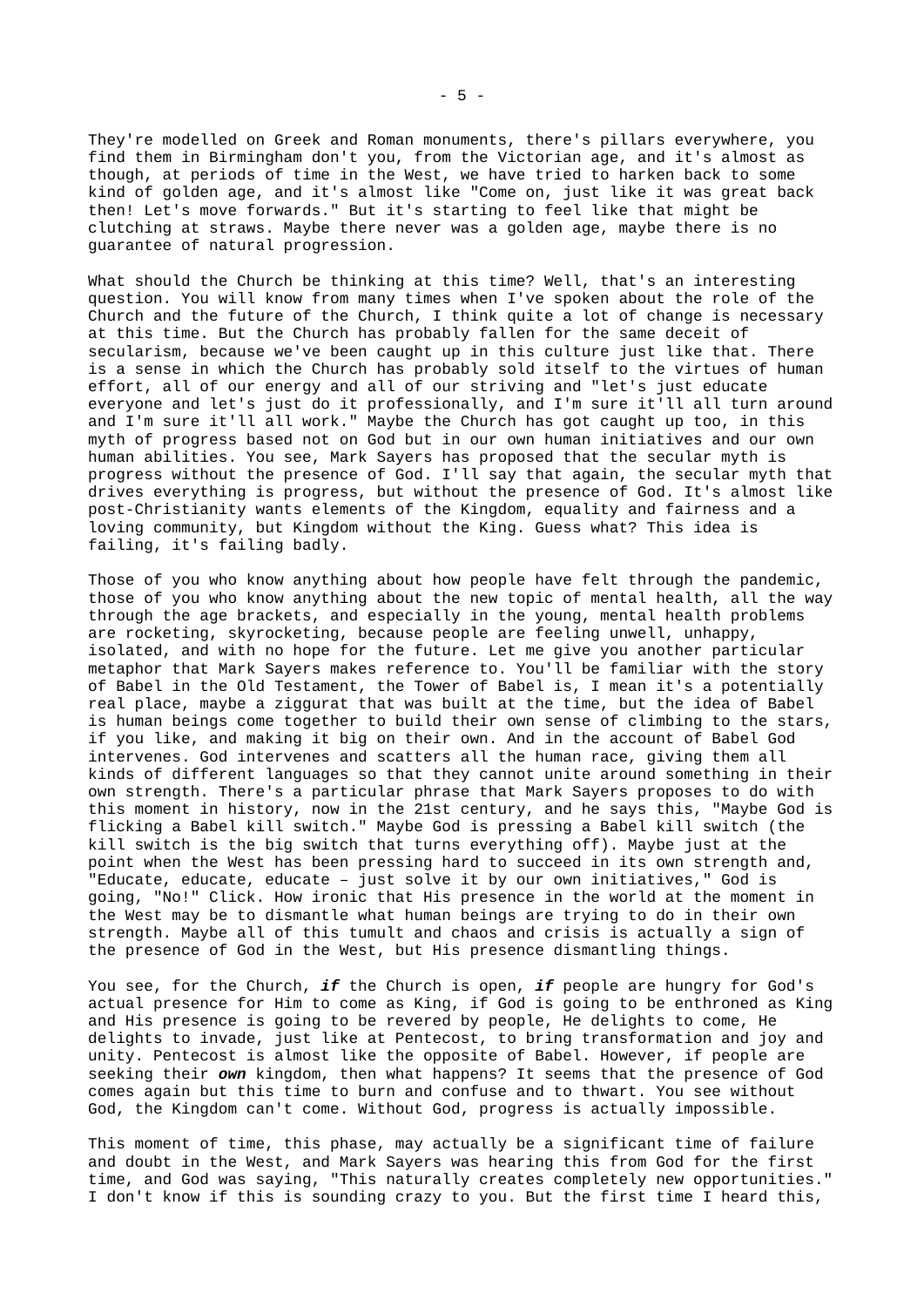I had to listen to it again and again to believe that this might actually be true. But there are historical precedents for this, back to the 18th century, Diderot and Voltaire were writers and keen communicators at the time, and they thought, "Religion is going to be gone by the 19th century." Didn't happen. There was a huge awakening, even in the 20th century, there was the sense that, you know, all the cathedrals of Europe would be closed. There was one guy who was insistent that the Paris cathedral Sacré-Coeur would shut its doors by the middle of the 20th century: never happened!

You see, something seems to be happening that we might not be noticing in the West. You may not be aware of this; some of you will be, but the Gospel of Jesus Christ is absolutely running like wildfire *outside* of the West: people of all kinds of backgrounds and nationalities are actually turning to Jesus Christ in their millions around the rest of the world. And guess what? (This is another insight from Mark Sayers) Just as during the 18th century, where a lot of folks from the UK were sent into distant lands to take the Gospel in the first place, guess what's happening now? People from all these different nations are finding their way back into the West, just at a time when people are kind-of like staring at their jobs and staring at their incomes and wondering what on earth all of these possessions actually mean in the end and wondering what the meaning of life is, if it's not to do with possessions, just at this time, who are coming to work for companies and groups and organisations in the West? People of faith from other nations.

He tells the story (Mark Sayers) of a fascinating experience he had, visiting a Maori village. This is only two years ago, visiting a Maori village, this is on the kind-of the most extreme ends of the Earth from where we are. And in this Maori village there was a bunch of Western tourists who were visiting at the time, and they're all sat round, you know, really keen to learn from these ancient cultures, and this Maori leader shows them this flag that represents the Maori tribes of that area, and he says, "There's a black mark in this flag, and it represented all of the divisions that used to be here across the Maori tribes," and then he showed them this red mark that was in their flag, their national flag. And he said, "This red, let me tell you about this red. This red is the blood of Jesus, because we heard of Jesus, and Jesus united all the tribes by forgiving us our sins and drawing us into unity with each other." And Mark Sayers is watching all of this as a tourist, looking at all of these Germans and English and Australians listening to a Maori evangelising Westerners! It was kind of bizarre to think that this Gospel message was bouncing back. Some people have called this 'The Empire Strikes Back', there's a sense in which all of these people are beginning to bring something back, these ethnicities coming to the West, who are all believers. The question Mark Sayers raises with regards to what God may do in the West is this: "Are we who are white going to join in with what God is doing through many of the people from other ethnic backgrounds?" I don't know if you're aware of this, but if you look at the statistics of churches in London, black churches in London, they are growing like wildfire. Black churches in London are growing and growing and growing, because they believe, because they're serious about their faith, because they're unswerving in their commitment to Jesus Christ.

I just want to focus again on how tangible the crisis is in the West, because you need to understand that this is a real opportunity. Like I said, at a macro level, you have signs nationally of nations fighting against nations: populism (that's what got Trump elected). The Chinese GDP is bigger than the US's right now. Okay, that's going to change the balance of how the world works at some point. So, macro, there's a problem.

But also focus in on the individual. The individual in the West is definitely in crisis. You see we stare, these days, young generations in particular, we stare at social media, we live on social media, on Instagram, on TikTok, and we see all of these beautiful lives with all of these exciting visions and these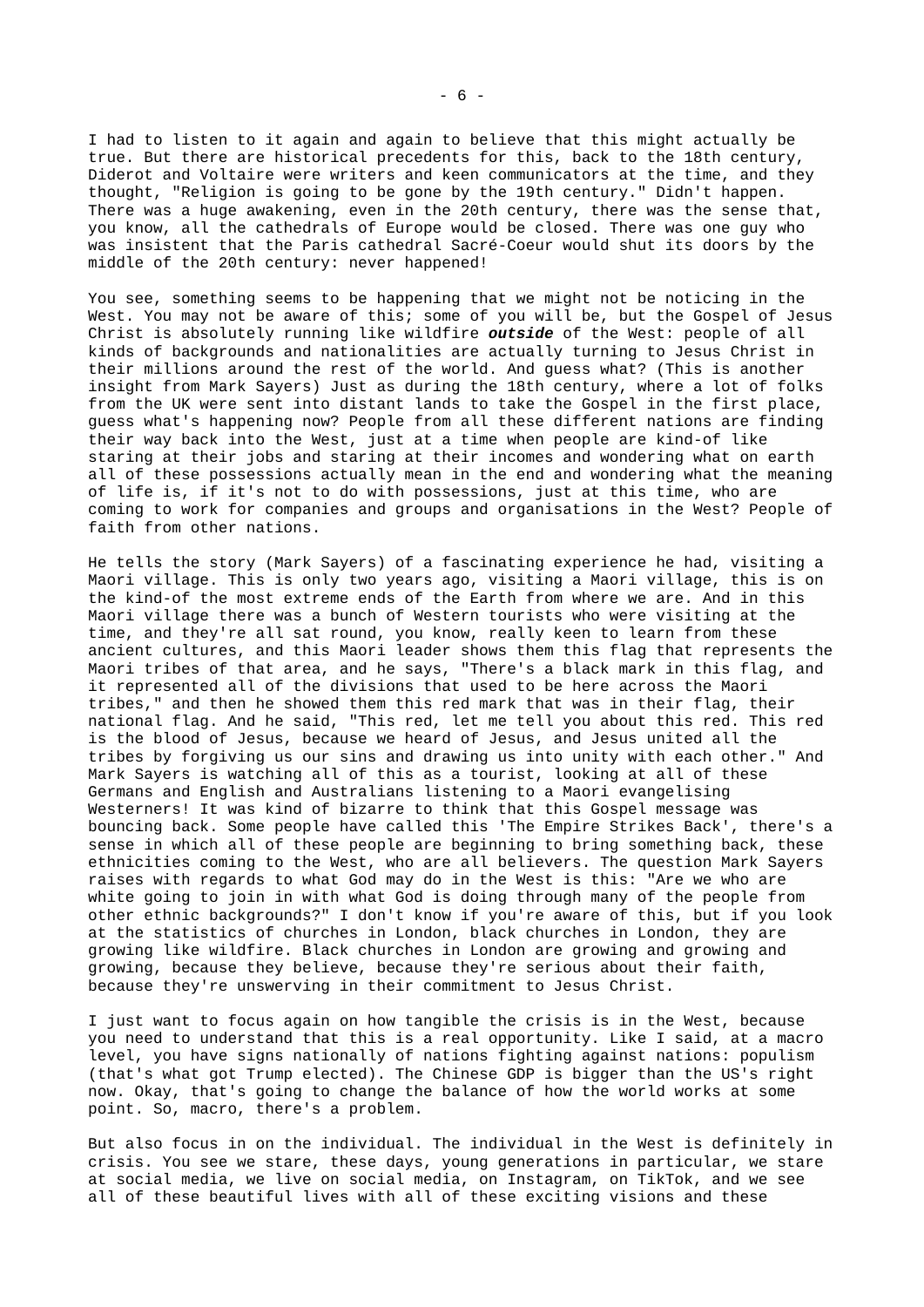opportunities. And all that does is make us feel miserable about our own real life. Now of course everything on the social media is largely fake, but it has an effect. Another thing Mark Sayers says is that there is a significant gap that has emerged. Just imagine this, this is the kind of the mantra, the vision of the West, this is kind of ambitious trying to progress. "We can do all kinds of creative things," it says, "We're amazing, we can find meaning to selfexpression through pleasure, through choosing well." All of that's put in front of our children, often through education, through media. But meanwhile, in the real world, big business knows that humans are not actually like that. They know that humans are predictable, mostly unoriginal, that they herd as consumers, and they're very easy to manipulate, to behave in certain ways. In fact, they know that desires can be engineered. That's why they put adverts on our TVs, that's how they make money.

So you have this potent vision in the West of self-actualization. "You can do it if you just try hard enough." And then you have the reality [on the other hand] of people feeling overwhelmed by choice, and inadequate in the face of all these choices, thinking, "Well, I don't know what to choose. I don't know who to be, I don't know what to be concentrated on" and feeling increasingly broken, and mentally ill. People who diagnose what happens when there is a gap between aspiration and reality is 'crisis', and how does that look? Anxiety, brokenness. Did you know that in the West, the trend for households now is one person. Instead of families being the dominant household, more and more people in the West are living alone. What's going on? If the West should be progressing, why are we not getting on very well? Why are so many relationships broken? Why is there so much confusion over who we are? Why is there so much damage? You know, this sense of pursuit of pleasure and 'just express yourself' and then as a result, brokenness and even relational brokenness, or even sexual brokenness. People are limping badly in the West. It's fair to say that people in the West are feeling disconnected. It's hitting people hard.

I think we need to be honest too though. Again another insight from Mark Sayers: it's hitting the Church hard too: people in the Church are scratching their heads thinking, "Why am I so mentally unwell? Why am I feeling alone?" Some of that is to do with the Church colluding with consumerism of the West. This is where we need to start focusing on a way forward. If the West is actually in crisis, if secularism is actually much weaker than we thought, then how might this change? How might God begin to turn things around?

One phrase is this: corporate renewal (for the whole Church) begins with personal renewal. It starts with one person somewhere experiencing their doubt and their loss and their brokenness and then fully throwing themselves back on God. Think back to the 18th century with the Wesleys of this world, with the Jonathan Edwards of this world. What were they like as people? They were broken people at first, who spent time on their knees saying, "I'm at the end of myself, Lord, but come, set me on fire, change my heart, change my mind." The challenge of a West in the crisis, the challenge to the Church, is that renewal in the Church has to begin with a de-secularising of yourself. You have to become separate from this pervasive mindset that has surrounded us for decades. To some extent, the question is, has the Church been living without God for some time? Have we been self-reliant like everybody else has? Have we trusted not in God but in our pensions, in our properties, in our qualifications, in the things that we own, in how people assess us and view us, in the 'like's on Facebook? Have we capitulated to the way in which life is valued?

You see, one idea that Mark Sayers talks about is, is it possible that Western Christians want the goodies of consumerism, with a thin veneer of faith to cover the top, where it's pick-and-choose, where you choose what you believe, where if you don't like that doctrine, you'll bin it, if you like that one you'll have it? What's the effect on you as an individual? What's the effect of this on the Church? It may well be that that kind of approach is going to destroy the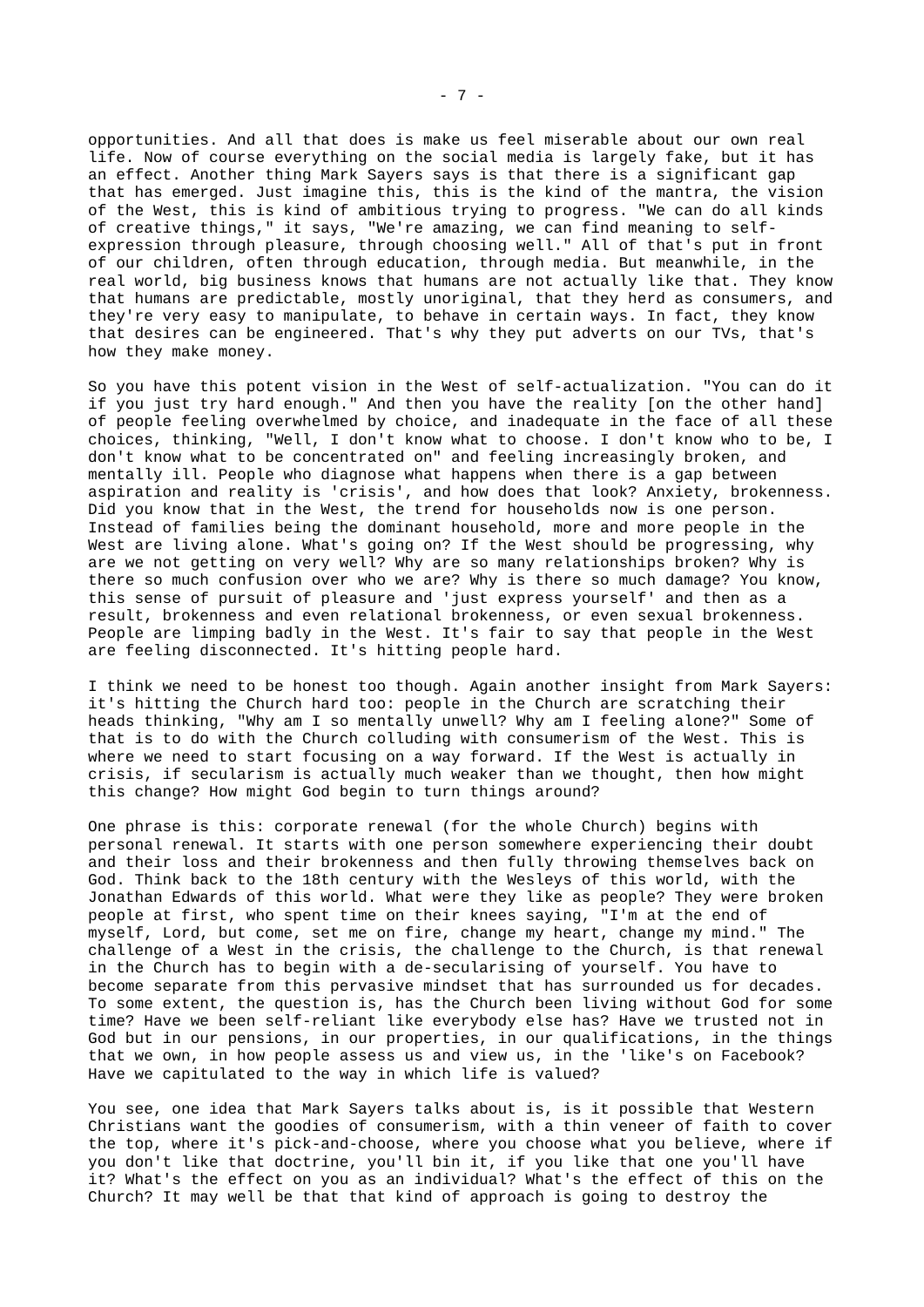Church. The call of God, at this time, like with the heroes of faith in the 18th century and onwards, is that we might need to get to the end of ourselves and start again with God.

Did you know (final points) did you know, William Wilberforce the man who was famous for bringing the end of slavery in this nation, William Wilberforce, long before he got to that particular point, he was part of the Clapham sect, which was a relatively small group of very earnest pure evangelical Christians who would meet and pray, and you can read in William Wilberforce's journals extraordinary signs of personal commitment and holiness before God. There's a quote in one of his journals where he says, "Lord, how much food should I eat? How might I purify myself daily before you?" This is the kind of thing that that the saints of the past were doing long before they made significant changes in society. They were on their knees devoted to God. That's the challenge that God is setting before us now. It may be, therefore, that as we, even as a local church, sense that we've kind-of got to the end of ourselves, that we've run out of good ideas in terms of reaching out, that we feel that all we have are broken efforts, and nothing left but longing for God, maybe this is the moment when God is going to move, maybe this is the moment where we have nothing left but God Himself.

Final point, again back to a story from Mark Sayers, as he was closing one of his podcasts, he talks about this rediscovery of God, reviving the Church at a time of weakness. And he went on a tour around Europe where he was finding sites and signs of revival from the past, and he made it all the way from Australia over to the UK, and he was visiting signs and sites where Wesley was. He wanted to track the story of Wesley, and he made it all the way to Wesley's house which is preserved, and it's a kind of museum now. And he and his wife were guided in to Wesley's study, and there in Wesley's very small room was a desk and a kneeling place where Wesley would pray. And as Mark Sayers was in there with his wife, he noticed, he says, I'm kind of in this room, and there's a Nigerian tour guide, someone from overseas who's a believer, guiding them around, and additionally, on this tour were two people from Korea. And the guy from Korea was wearing a T-shirt that just said the word 'Revival' across his T-shirt, which was a bit intriguing. And the Nigerian tour guide said to Mark Sayers, and everyone in the room, "Can I take it that you are Christian believers?" And they all nodded and said "yes." And this Nigerian tour guide said, "Might we pause here in Wesley's study, and might we pray." Mark Sayers thought to himself and thought this is the classic moment where you say a well turned prayer that goes something like, "O God, thank You for the history of John Wesley, and for all that he did in this land. We thank You for all of his work and all of his faith that turned so many people to You." But he didn't want to pray that. He stood there in Wesley's study, and he said, "This is a moment for bold prayer." And his prayer was this, "Lord, do it again. Lord, do it again, raise another generation. Do it again."

So I want to finish there with some prayers. I would encourage you to go to the horse's mouth and just get these podcasts, listen to them, to Portland Sessions, John Mark Comer and Mark Sayers, you'd probably get much more out of it hearing it directly from there. But I want to just encourage you to understand, God is on the move. The secular West may be a lot weaker than we thought. And maybe, just maybe God is getting the Church to a place of brokenness, vulnerability, longing for Him. This may be the moment that He wants to move. So let's pray.

Father God, we're used to running services. I'm used to doing talks, I'm used to the routines of religious life. But that's not going to change the world. All of our efforts, Lord, can turn to ash, and have turned to ash sometimes. Lord, I acknowledge getting to the end of myself. Lord, for those who are listening, I pray by Your Holy Spirit that You will help us see maybe we're at the end of ourselves. Lord Jesus, would You open our eyes to the presence and glory of God. Would You take our eyes off ourselves. Would